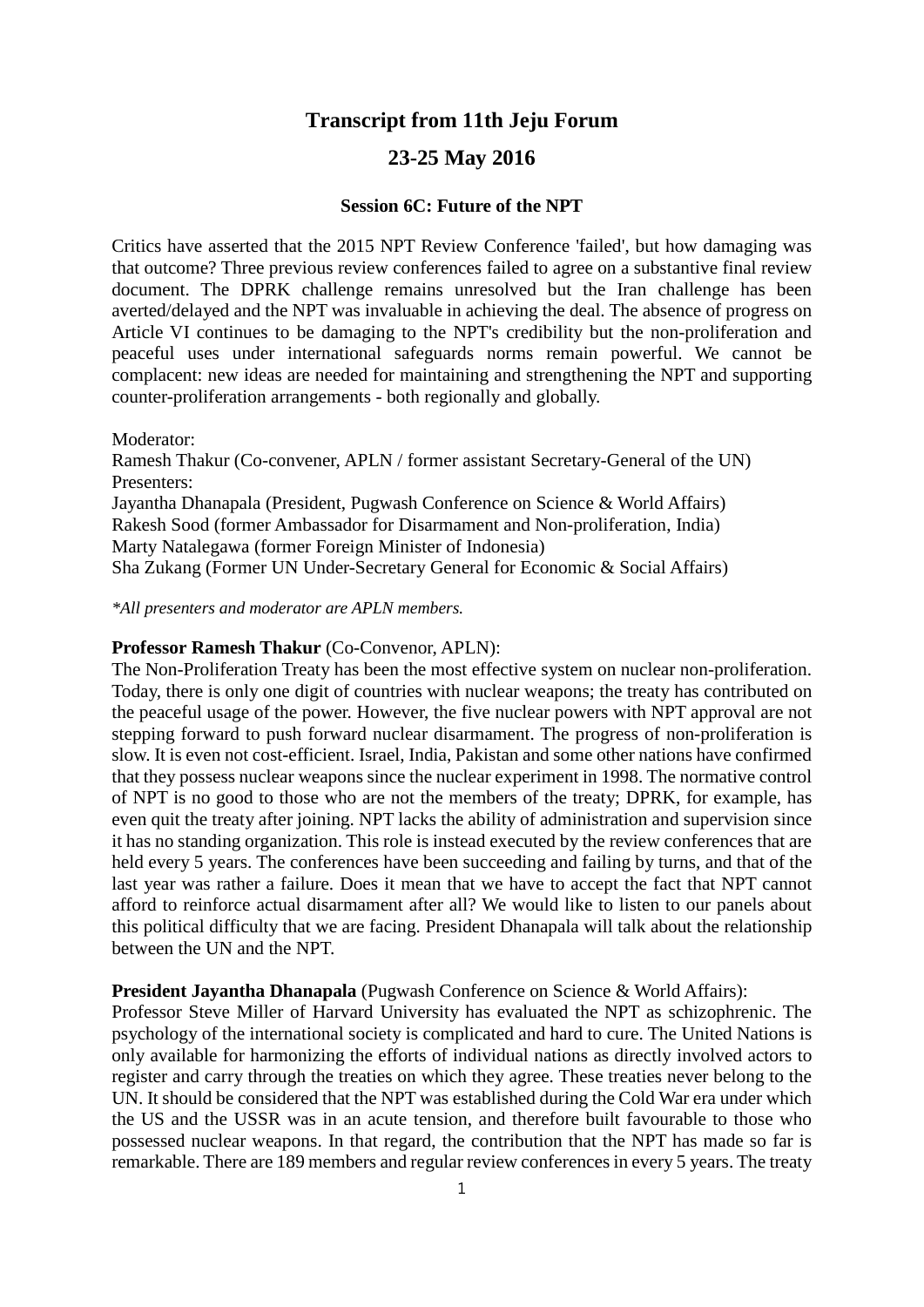has been valid for 25 years and most of the member states have agreed to extend the period *sine die* without voting.

There are three principles to understand the NPT: non-proliferation, disarmament, and the peaceful use of nuclear power. There was a disagreement on the priority of these principles between those who possessed nuclear power and those who did not. Non-nuclear states called for disarmament while nuclear holders preferred the peaceful use of the power. The UN was the mere agora for the actors' discussions and debates, not the official manager in charge. There was an occasion that the UN stepped in for action. In the review conference 2010, the UN was asked to act to free the Middle East region from WMD. It was included in the agreement to unlimited extension of NPT period. The conference was going to be held in Helsinki, Finland. But it was broken down since Israel finally decided not to participate. The members of the treaty were deeply disappointed. Then in 2015, the review conference showed no progress in nuclear disarmament and the Middle East Issue was delayed as well. If this condition continues, the next conference in 2020 is unlikely to success. The Middle East crisis is not the problem to be solved in a short term.

**Thakur:** Indonesia, a country demanding nuclear regulation, is the only G20 member state among ASEAN members. Indonesia has therefore pushed forward this issue on behalf of the ASEAN.

## **Marty Natalegawa** (former Foreign Minister of Indonesia):

Indonesia has actively engaged in many methods for the implementation of the NPT with a clear purpose in ASEAN, G20, and Non-Aligned Movement. Considering the fact that the NPT Review Conference is locked in an impasse, this agenda should be pursued in multiple approaches. Indonesia does not represent all member states of the ASEAN and there are many varied interests entangled in disarmament and nonproliferation. While this ambassador had tried to achieve denuclearization in Southeast Asia, it was not fullfilled within his term.

Momentum is important. While it is traditionally right that the NPT Review Conference should be at the heart of the debate, there is a need to mobilize other available means in the lethargic situation today. The CTBT ratification has become one such point of transition.

Finally, the UN is a functional actor that promotes more talks. However, pointing out the example regarding climate change, the UN actively publicized the issue and succeeded in improving public awareness. There are still areas where the UN could exercise influence. We should not underestimate the role of the UN.

**Thakur:** India is not a member of the NPT. Does India believe that the NPT's normative potential has been exhausted? There are some who criticize that India has damaged the NPR framework.

**Ambassador Rakesh Sood** (former Ambassador for Disarmament and Non-proliferation, India):

India had not always opposed the NPT. For instance, India contributed to the adoption of the first NPT resolution in 1965. However, out of the three principles of the NPT, there was a flaw in the disarmament principle. This principle was vague; it did not apply any temporal conditions or volume limits. That was why India left the NPT. India is not opposed to nuclear nonproliferation and disarmament. For instance, India has worked hard for disarmament through various initiatives. After the ratification of the NPT, India independently declared a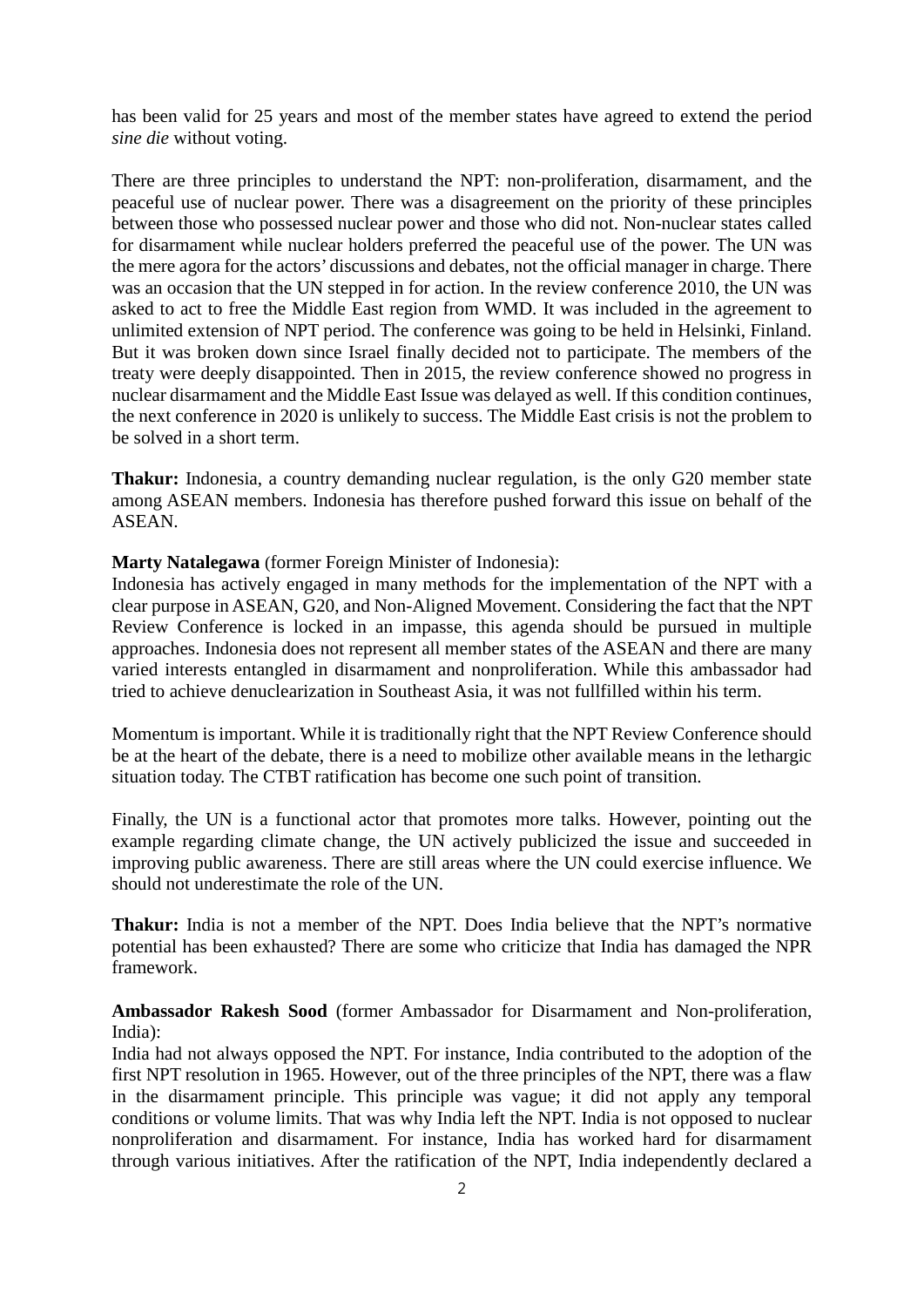gradual reduction of nuclear arms. However, there were nuclear proliferation in neighboring areas of India in 1998. India became a nuclear power because there were threats to the security environment.

Around 5,600 years ago, a king of India had nine wise men. The king drew a line on the floor and told the wise men to make it shorter without erasing the line. The wise men drew a longer line beside it. Such is an alternative for the NPT. The limits of the NPT are widely known. How could the NPT framework be applied to the five nuclear powers under the treaty and the four nuclear powers outside the treaty? For instance, there is no way to handle DPRK within a NPT context. The Resolution ratified last July was also made outside the NPT framework. There is also a way through the IAEA. There should be a recognition that the NPT's limitation in enforcing its rules against non-member states and search for another solution. We are now living in a world different from the one at the time of NPT negotiations. The heart of the conflict then were US-Russia relations. Now the nuclear problem is moving from Europe and Atlantic Ocean to Asia Pacific. Asia Pacific should set the nuclear norms and lead them to no first use, no use of nuclear weapons, and step-by-step nuclear disarmament.

India does not mean to become a member of the NPT as a nuclear power. It is impossible to change the clause recognizing only states executing nuclear tests before January  $1<sup>st</sup>$ , 1967 as nuclear powers. The problem has become much more complex as the nuclear issue migrated to Asia Pacific. While the level of danger was high during the Cold War, it was a tension characterized by predictability. There were alliances formed around the two major powers. However, now there is no such thing. If the concerned parties possess a strong political will and reduce nuclear weapons like bio-chemical weapons, India will gladly join this negotiation.

**Thakur:** What is China's position concerning the NPT? Among the nine nuclear powers, only India and China have based their strategies according to no first use of nuclear weapons. Is China ready to send its support for a no first use treaty encompassing the international community? China also lies on a unique position in that it is a nuclear power under the NPT. How will China respond to a situation where the NPT may fail and no longer exist?

**Ambassador Sha Zukang** (Former UN Under-Secretary General for Economic & Social Affairs):

China initially had strong reservations about the NPT before it joined it in 1992. This is because of the NPT's weaknesses. One of them is that nuclear disarmament is made very general. It is called general complete disarmament. It is open to all sorts of interpretations. China definitely holds the no first use principle. Through economic development and openness, we decided to accept the NPT's strong points.

The UN is the best intergovernmental organization we could have right now. Even voices of small and poor countries can be heard there. The UN is as good as the member states wish. The UN is for the members, not for the Secretariat.

There was a rousing debate about the extension of the NPT. Indonesia also sent a big delegation. A majority of the member states that participated in the Non-Alignment Movement then jointly supported extending the NPT for an indefinite duration. This ambassador also agreed to an indefinite duration and persuaded the Chinese government to accept it. If there was no NPT, the world would be a much different form. There was progress in all three principles. At least, strategic nukes and the Cold War structure of two major powers have disappeared. From more than 30 countries, more than 339 nuclear reactors will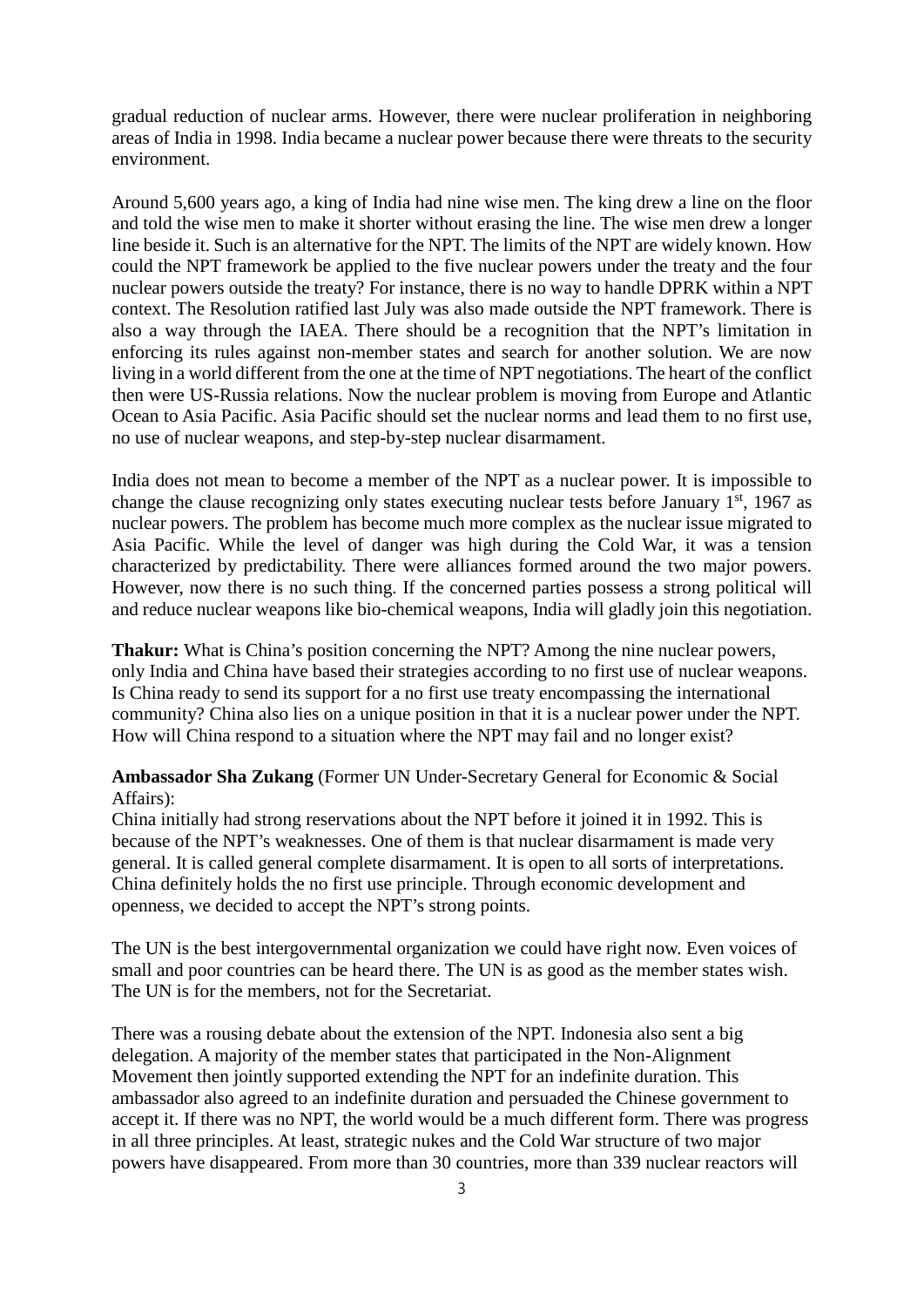operate until December for peaceful use. Such nuclear power generates 12.5% of the gross generation of power of the world. Despite that, the nuclear disarmament area is unsatisfactory.

I agree on the principle of no first use. I thank the Indian government for adopting no first use. However, China had to keep its silence. China is a member state and nuclear power under the NPT and cannot make a statement recognizing India's no first use. When the ambassador was in charge during the Cold War, the Chinese government tried to resolve no first use in the five nuclear powers. The U.S., UK, and France disagreed while USSR wanted a bilateral negotiation with China. As such, the negotiations broke down. China executed its first nuclear test on October  $16<sup>th</sup>$  in the year of 1964. China said they wanted a general and complete nuclear disarmament. The best method is a step-by-step approach. However, people are not satisfied with it. It is not practical to want an immediate ban on nuclear weapons, but China supports it.

India definitely did not violate international law. India is not a member of the NPT. Also, it does not make sense for India's possession of nuclear weapons to be a violation when the U.S., UK, France, China, and Russia all possess them as well. It is the same case for Pakistan. However, such a decision of the Indian government cannot win anybody's support. The ambassador had worked in the nuclear disarmament area for 26 years from 1985 when he left India. It was the first time for China to make a Resolution after its position was redeemed in the UN. The Resolution was supported by developing countries such as Mexico, Indonesia, and Sri Lanka. It stated that nuclear powers have unique responsibilities and possess an obligation to a leading role. The two major powers should lead and the others should follow them. China has responsibility as a nuclear power of Asia. While the U.S. does not physically belong to Asia, it exists in the continent as a P5. The ABM treaty was abrogated by a member state, and missile arrangements were expedited. This gave birth to more nuclear weapons.

**Dhanapala:** It is inevitable to focus on the US-Russia major powers in regards to the topic of nuclear disarmament. They possess 93% of total nuclear weapons. These two countries must start talks for nuclear disarmament. However, when will other countries participate in a multilateral structure? There must be a sense of agreement about the process among the nuclear powers. Non-nuclear powers are disappointed. It would be hard to accomplish a goal if there is no declaration about it. Negotiations for a complete ban of bio-chemical weapons were executed immediately and unconditionally. Similarly, a verifiable treaty for nuclear weapons should go into effect and be implemented.

#### **Question from the floor:**

First, China and India are two countries that did not ratify the CTBT. If even one country among the two ratifies it, what is the possibility of it incurring a domino effect of ratification among other countries? Second, what are the panelists' opinion on the argument that a ban on use of nuclear weapons takes priority before elimination of nuclear weapons?

**Thakur:** It is not possible in international law for an actor to force a national sovereign state to negotiate when the latter has rejected such attempts. India is pessimistic about the CTBT due to Article XIV. It was met with very negative sentiments by the public as it was received as a strategy for forcing pressure. It would be difficult to see progress in this issue. However, other issues may still have some room for progress. The Geneva Protocol banned the use of bio-chemical weapons. As such, they were not used in World War II. People recognized them